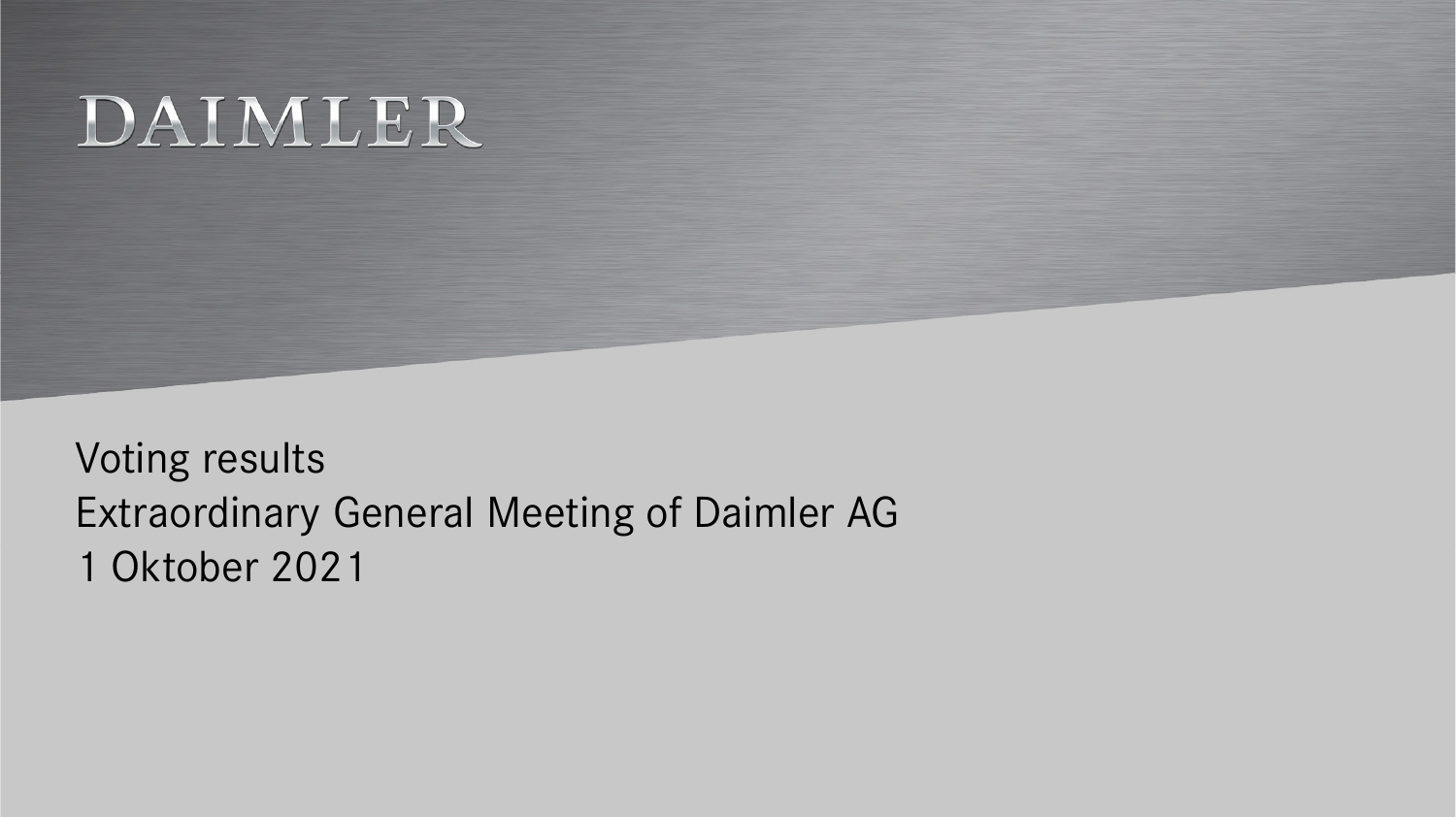## Presence

| Share capital                       | 3,069,671,971.76 Euro |
|-------------------------------------|-----------------------|
| Number of shares issued             | 1,069,837,447         |
| Number of shares represented*       | 585,559,044           |
| Number of shares in absentee voting | 18,385,863            |
| Total number of represented shares  | 603,944,907           |
| Portion of share capital            | 56.45 %               |

\* Represented by the proxies appointed by the Company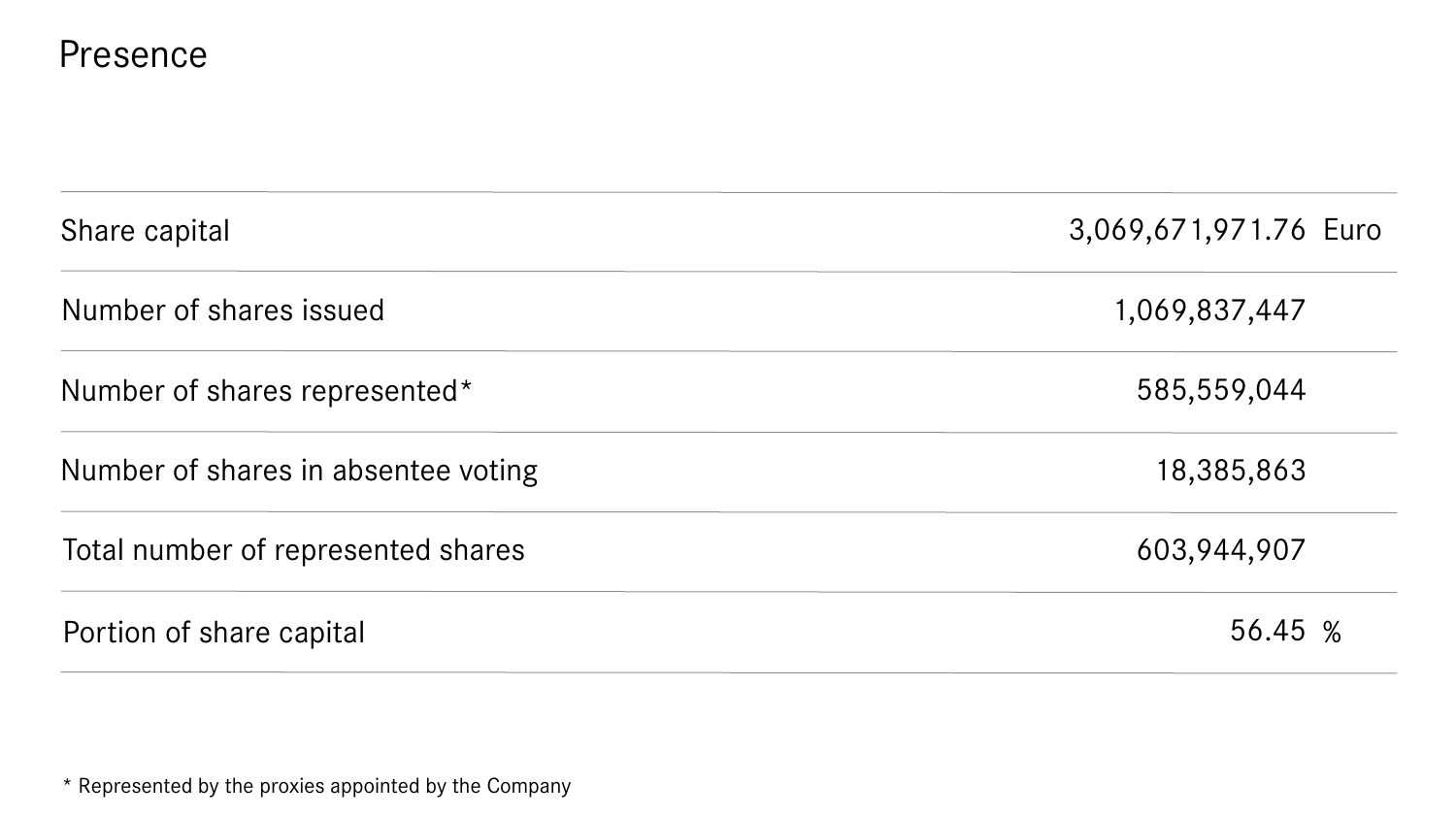Result agenda item 1 – Approval of the Spin-Off and Hive-Down Agreement between Daimler AG and Daimler Truck Holding AG

| Valid votes cast*                                          | 593,950,378 |        |
|------------------------------------------------------------|-------------|--------|
| Valid votes cast in percent of<br>registered share capital | 55.52 %     |        |
| <b>Voting Yes</b>                                          | 593,336,927 | 99.90% |
| <b>Voting No</b>                                           | 613,451     | 0.10%  |
| Abstentions                                                | 9,994,529   |        |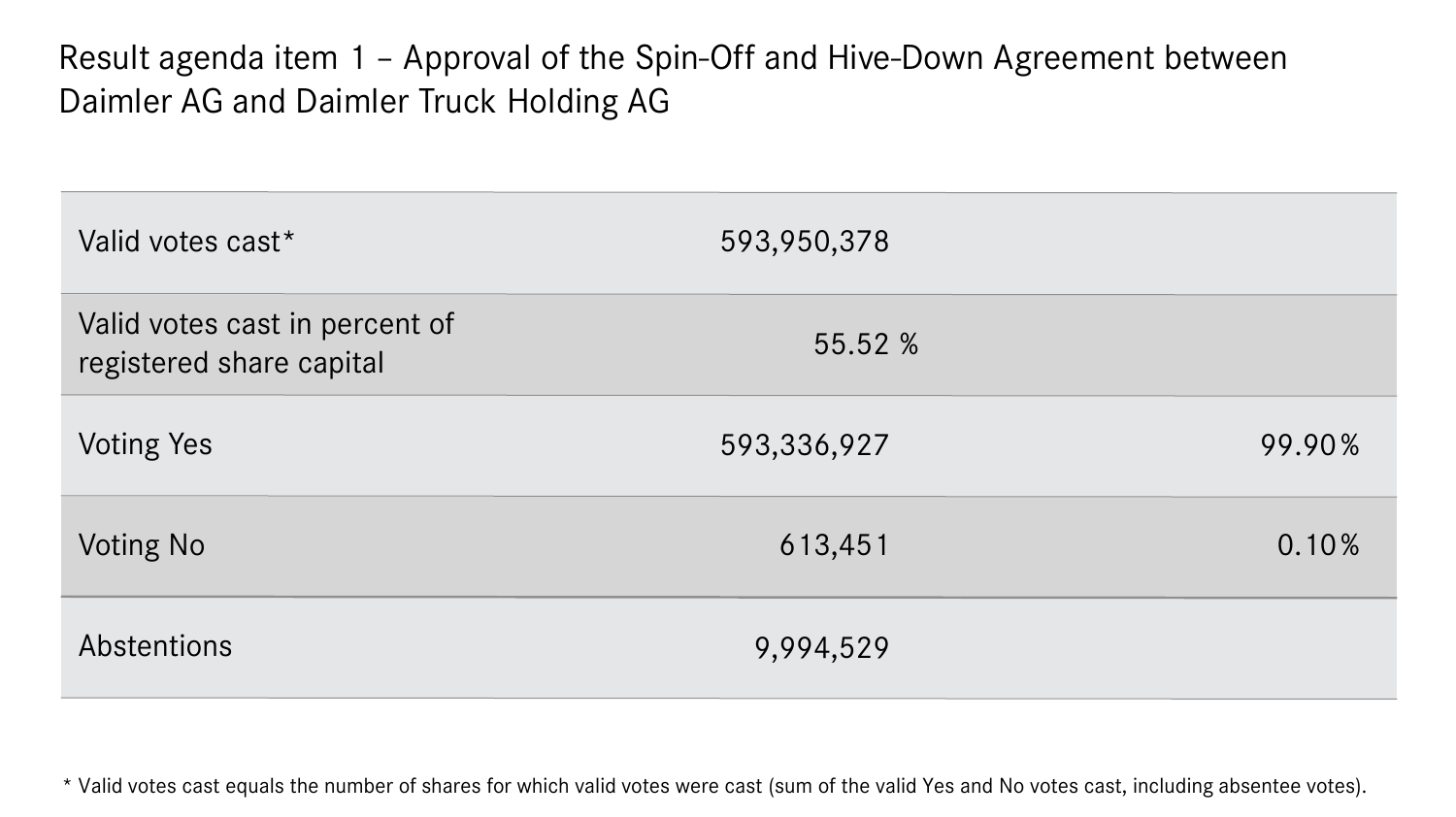Result agenda item 2 – Amendment of the Company's name and amendment of Article 1 (§1) of the Articles of Incorporation (Name, Registered Office)

| Valid votes cast*                                          | 603,094,949 |        |
|------------------------------------------------------------|-------------|--------|
| Valid votes cast in percent of<br>registered share capital | 56.37 %     |        |
| <b>Voting Yes</b>                                          | 602,449,501 | 99.89% |
| <b>Voting No</b>                                           | 645,448     | 0.11%  |
| Abstentions                                                | 849,958     |        |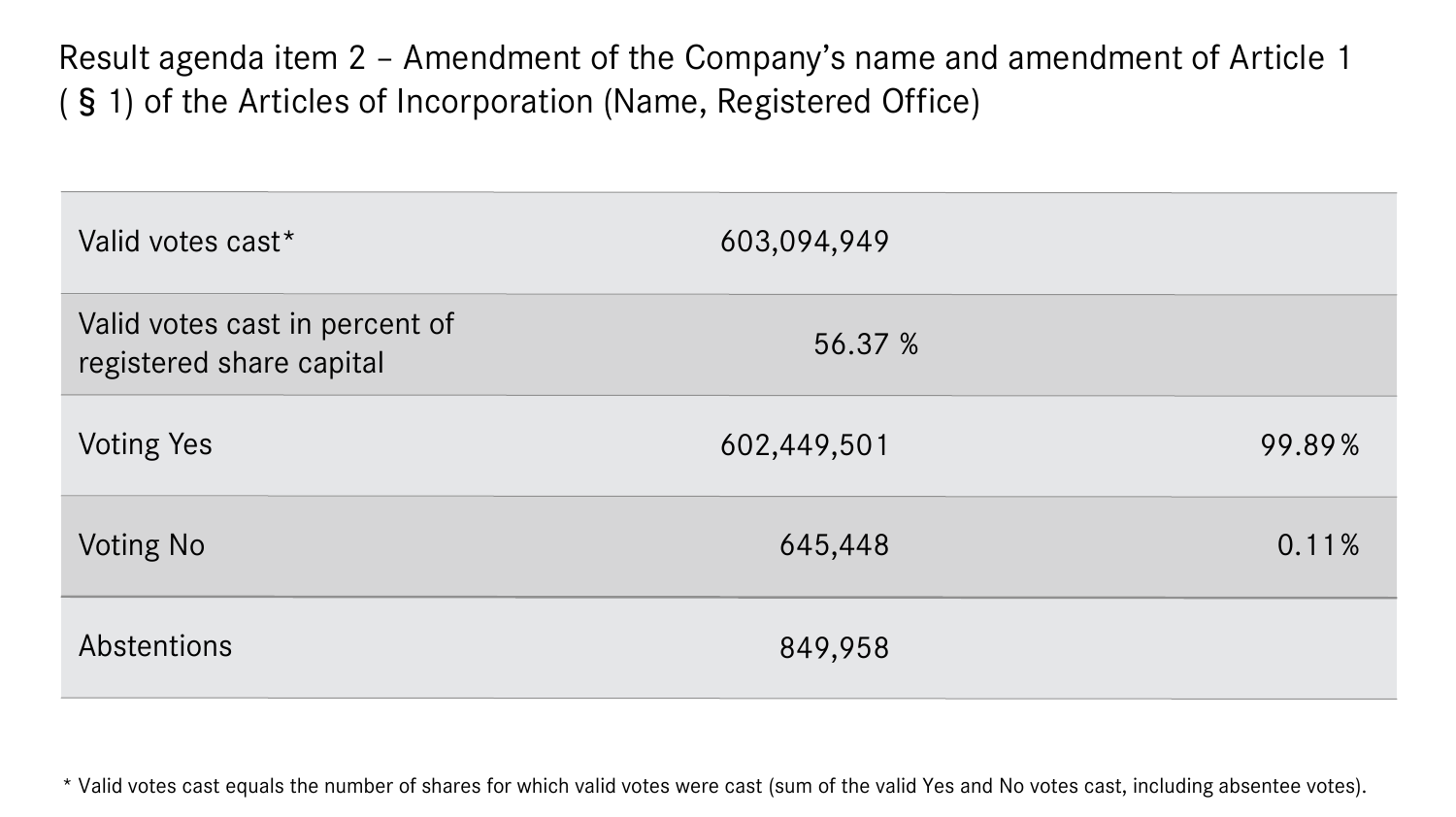## Result agenda item 3 – Elections to the Supervisory Board a) Prof. Dr. Helene Svahn

| Valid votes cast*                                          | 600,831,737 |        |
|------------------------------------------------------------|-------------|--------|
| Valid votes cast in percent of<br>registered share capital | 56.16 %     |        |
| <b>Voting Yes</b>                                          | 596,869,501 | 99.34% |
| <b>Voting No</b>                                           | 3,962,236   | 0.66%  |
| Abstentions                                                | 3, 113, 170 |        |